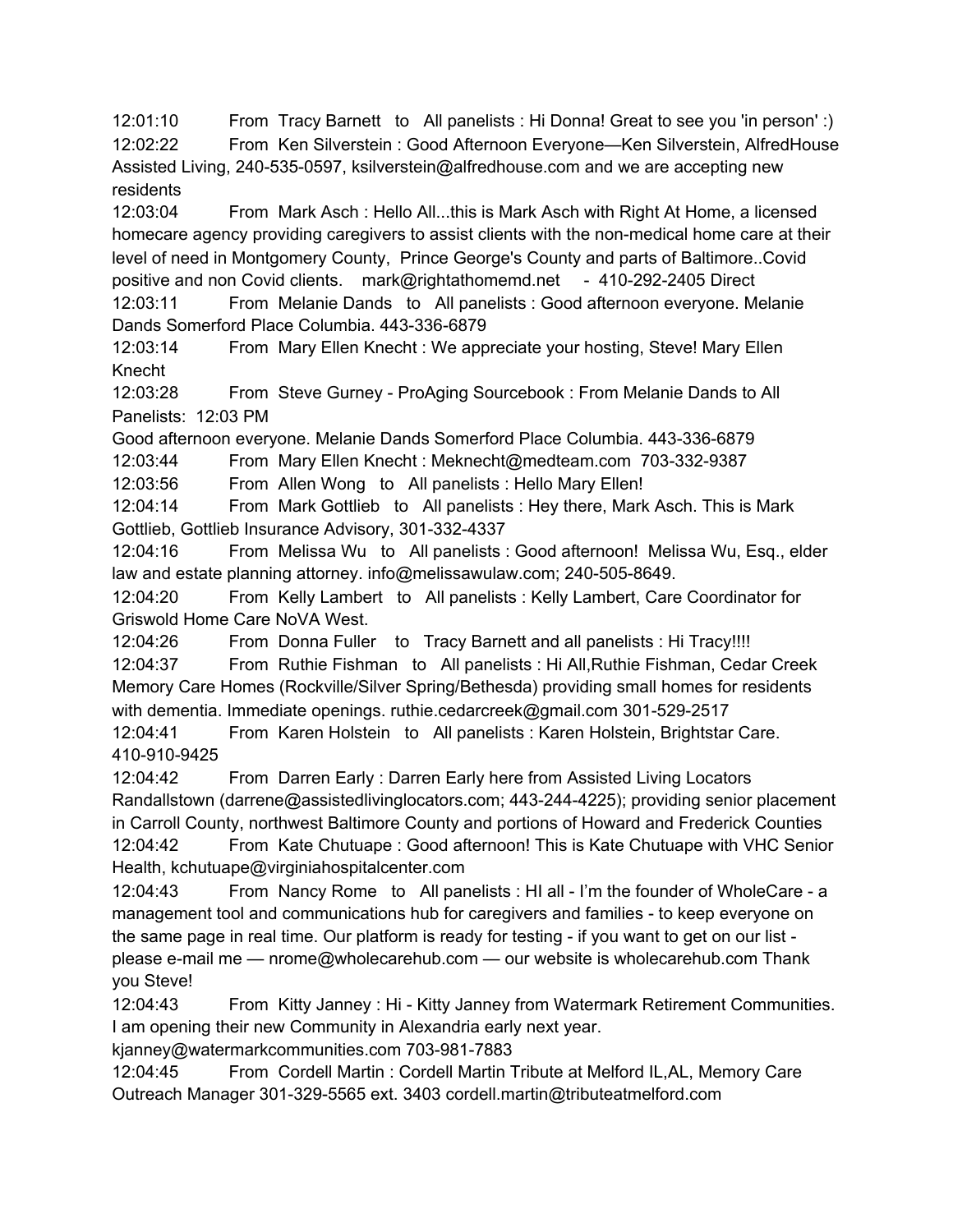12:04:46 From Adele Logan-Galen to All panelists : Hi everyone! My name is Adele Logan-Galen and I am the founder of Smooth Move Managers, a woman owned, local senior move management company. Website: www.smoothmovemanagers.com and phone number: 571-230-5702. I help seniors declutter and move. If they want to age in place, I can assist as well.

12:04:46 From Susan Blum to All panelists : Good Afternoon. Susan Blum with Debra Levy Eldercare Associates, 240-888-4464 or office - 301-593-5285.

12:04:47 From eldorna samuel to All panelists : Eldorna Samuel, Occupational Therapist from Functional Therapy Solutions. I specialize in performing Environmental Assesments.

12:05:01 From Susan Blum to All panelists : www.carer-manager.com

12:05:09 From eldorna samuel to All panelists : 301 641 7035

12:05:10 From Twanda Young to All panelists : Twanda Young care coordinator with Privia Health twanda.young@priviahealth.com

12:05:10 From Nancy Rome : HI all - I'm the founder of WholeCare - a management tool and communications hub for caregivers and families - to keep everyone on the same page in real time. Our platform is ready for testing - if you want to get on our list - please e-mail me nrome@wholecarehub.com — our website is wholecarehub.com Thank you Steve!

12:05:12 From Andrea Mellado to All panelists : Hi, Everyone! Andrea Mellado, Director of Business Development with Harmony at Spring Hill.

amellado@harmonyatspringhill.com. We also have Harmony at Falls Run and Harmony at Chantilly here in the Northern VA area. Glad to virtually meet you all!

12:05:13 From Andrew Fernebok to All panelists : Hello All. I'm Andy Fernebok of Senior Entertainment, LLC. I provide live gameshow entertainment to Seniors. My website is www.seniorentertainmentllc.com. My email is senior.entertain@yahoo.com. Thank you.

12:05:25 From Tracy Barnett : Good Afternoon Everyone! Tracy Barnett, Director of Business Development with Stella Maris in Timonium. 443-883-0079 or

tbarnet2@stellamaris.org. Our NEW Rehabilitation Center featuring 60 PRIVATE Rooms is now OPEN! Great to be here with you all!

12:05:38 From Katie Biskey to All panelists : Hello! My name is Katie Biskey, Area Sales Director with FOX Rehab, outpatient therapy provided in the home for older adults all over MD, VA, and NW DC. 301-802-7047, katie.biskey@foxrehab.org

12:05:50 From Jennifer Carnegie to All panelists : Hi there, My name is Meghan Ausherman, Nurse Liaison for Brightview Senior Living for Montgomery County. 410-215-6041 mausherman@bvsl.net. Thank you for including me in this meeting!!

12:05:52 From Markita Brown : Good Afternoon! Markita Brown, MSW Outreach Coordinator

Insight Memory Care Center

3953 Pender Drive | Suite 100 | Fairfax, VA 22030

703-204-4664 (main) | 703-270-0042 (direct) | 703-204-0509 (fax) | InsightMCC.org markita.brown@insightmcc.org (email)

12:06:14 From Christine Dolan : Good afternoon everyone! Christine Dolan, MBA

12:06:19 From Joan Green : Greetings! This is Joan Green. I am an online tech coach and am here for you if you want to learn how to help seniors stay in touch with others as well as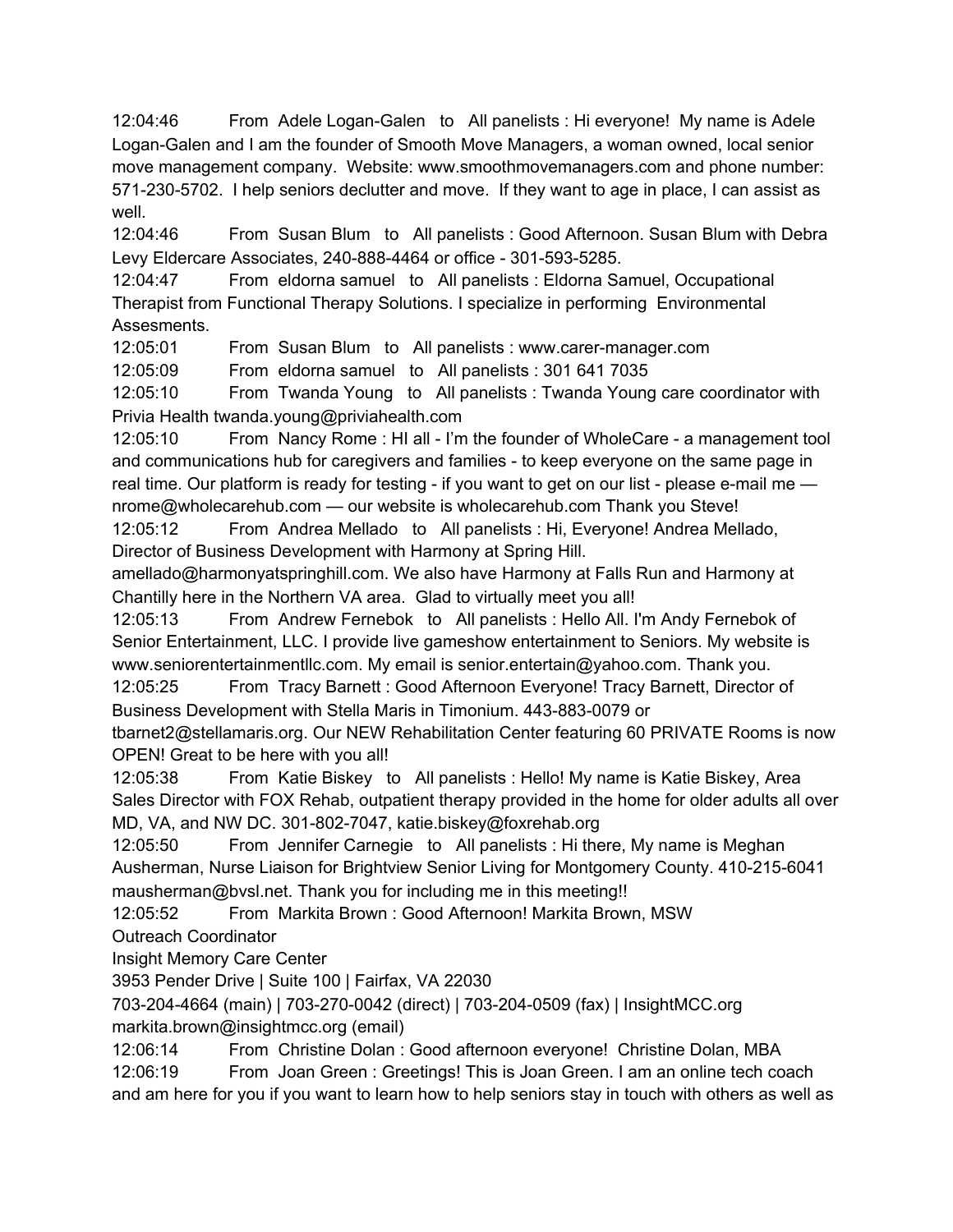stay cognitively engaged with the help of tech. I am also a speech-language pathologist and assistive tech specialist. Feel free to check out my website at www.innovativespeech.com. I offer free 15 min mini phone consults:)

12:06:25 From Ellen Pincus : Good Afternoon Everyone!! Ellen Pincus Cavalier Home Health 5<sup>★</sup> skilled home health in VA 703-477-6252 epincus@cavalierhomehealth.com. Please reach out to me if you would like further information. Thanks for this amazing program!

12:06:29 From Kayla Peters : Hello Everyone - nice to meet you! I'm the new Outreach and Events Coordinator at The Kensington Falls Church. (703) 844-1078 -

Kpeters@Kensingtonsl.com. I'm new to the Senior Living Industry and am excited to learn from you all and hopefully work with you in the future!

12:06:35 From Heather Murphy to All panelists : Hello! Heather Murphy, Certified Senior Move Manager with Abilities Network. 410-828-7700 ext 1271

hmurphy@abilitiesnetwork.org

12:06:44 From Tony Hughes to All panelists : Good afternoon everyone! Thanks for hosting Steve & Donna!

Tony Hughes

Corewood Care

We provide Home Care & Care Management services in MD, DC & Northern Virginia

Email: tony@corewoodcare.com

Cell: 202-344-7519

12:06:49 From Katie Biskey : Hello! My name is Katie Biskey, Area Sales Director with FOX Rehab, outpatient therapy provided in the home for older adults all over MD, VA, and NW DC. 301-802-7047, katie.biskey@foxrehab.org

12:07:10 From Kayla Peters : My name is Kayla Peters, forgot that important info!

12:07:12 From Karen Irwin : Hello. Karen Irwin from the Greystone Residential Program at Friends Hospital in Philadelphia providing residential living for older adults with mental health diagnoses (non-dementia related). karen.irwin@uhsinc.com, 215-384-8215.

12:07:34 From Amanda Baulig to All panelists : Hi Everyone! Amanda Baulig, MSW. Program Project Specialist at Loudoun Habitat for Humanity. I oversee the Home Repair Program and Tools for Life Learning Center. abaulig@loudounhabitat.org

12:08:05 From Allen Wong to All panelists : Allen Wong, Beverly Assisted Living, residential assisted living. www.beverlyseniorliving.com

12:08:49 From Christine Dolan : Christine Dolan, MBA. C. Dolan & Associates, Daily Money Manager, in home financial organizing and money management services that help clients organize and manage financial paperwork, including bills, mail, files, insurance claims, and more - safely and securely. christine@cdolanfinancial.com 703-868-8664

12:09:34 From Steve Gurney - ProAging Sourcebook : From Allen Wong to All Panelists: 12:08 PM

Allen Wong, Beverly Assisted Living, residential assisted living. www.beverlyseniorliving.com 12:09:44 From Steve Gurney - ProAging Sourcebook : From Amanda Baulig to All Panelists: 12:07 PM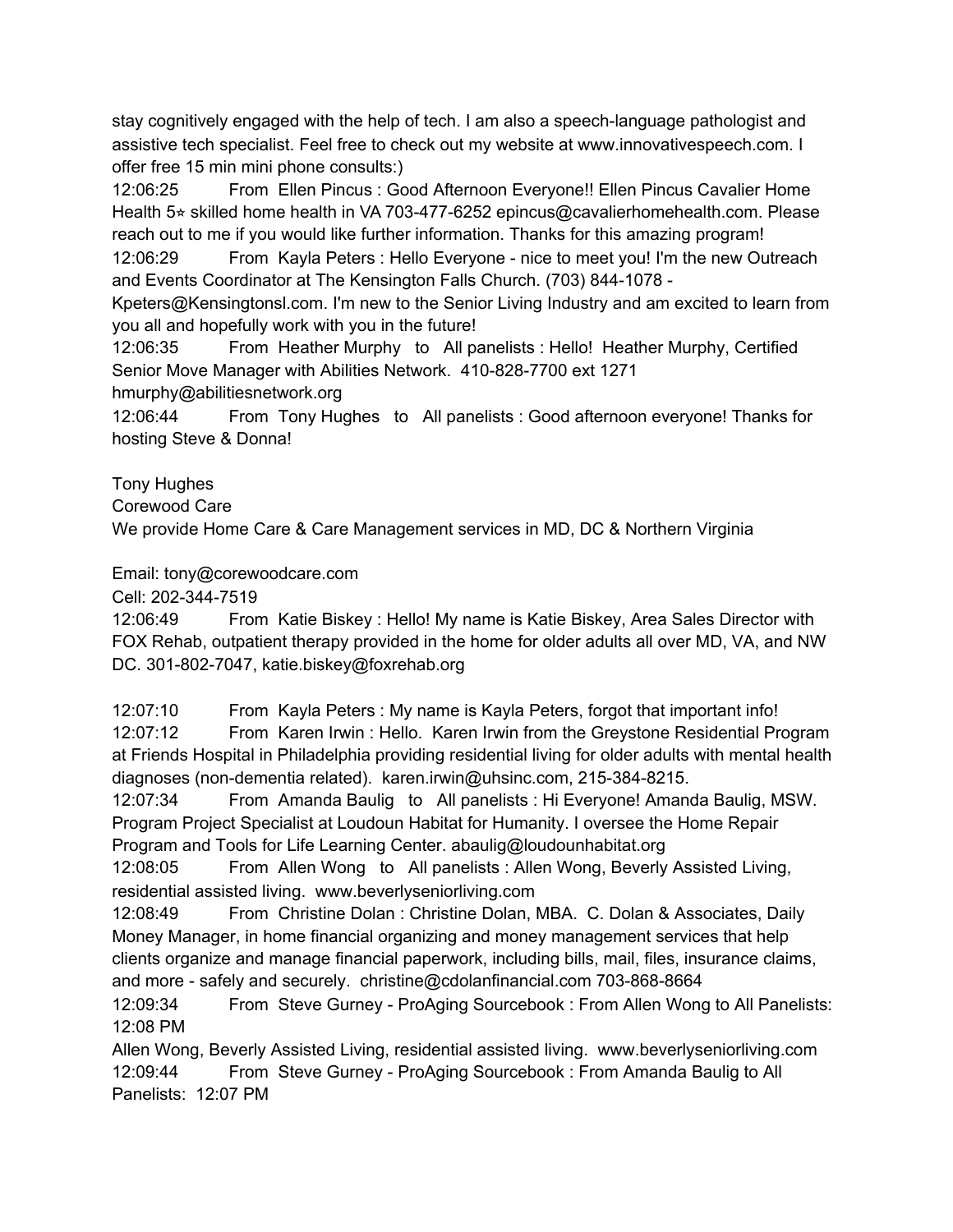Hi Everyone! Amanda Baulig, MSW. Program Project Specialist at Loudoun Habitat for Humanity. I oversee the Home Repair Program and Tools for Life Learning Center. abaulig@loudounhabitat.org

12:09:54 From Catherine Zimmerman to All panelists : Entering the meeting Catherine Zimmerman, RN, BSN, from Home Health Options Group.

12:10:07 From Ernie Satterwhite : Hello Everyone

This is Ernie Satterwhite with Safe and Secure Transition Home Care, a licensed home health care agency providing caregivers to assist clients in their homes throughout Fairfax County, VA. Ernie.Satterwhite@vasafesecurehomecare.com - (703)539-0411 https://www.vasafesecurehomecare.com

12:10:30 From Steve Gurney - ProAging Sourcebook : From Tony Hughes to All Panelists: 12:06 PM

Good afternoon everyone! Thanks for hosting Steve & Donna!

Tony Hughes

Corewood Care

We provide Home Care & Care Management services in MD, DC & Northern Virginia

Email: tony@corewoodcare.com

Cell: 202-344-7519

12:10:43 From Steve Gurney - ProAging Sourcebook : From Catherine Zimmerman to All Panelists: 12:09 PM

Entering the meeting Catherine Zimmerman, RN, BSN, from Home Health Options Group. 12:11:01 From Cathy turner to All panelists : Hello - Cathy Turner Director Senior Health Virginia Hospital Center

12:11:16 From Steve Gurney - ProAging Sourcebook : From Heather Murphy to All Panelists: 12:06 PM

Hello! Heather Murphy, Certified Senior Move Manager with Abilities Network. 410-828-7700 ext 1271 hmurphy@abilitiesnetwork.org

12:11:28 From Cathy turner to All panelists : seniorhealth@virginiahospitalcenter.com 12:11:54 From Steve Gurney - ProAging Sourcebook : From Jennifer Carnegie to All Panelists: 12:05 PM

Hi there, My name is Meghan Ausherman, Nurse Liaison for Brightview Senior Living for Montgomery County. 410-215-6041 mausherman@bvsl.net. Thank you for including me in this meeting!!

12:11:55 From noel white : Hi! Noel White with The Option Group. We care for individuals who need assistance due to

aging, dementia, disability or serious illness. www.theoptiongroup.net.

nwhite@theoptiongroup.net

12:12:00 From Patti Ross to All panelists : Patti Ross - Daily Money Manager 12:12:08 From Steve Gurney - ProAging Sourcebook : From Mark Gottlieb to All Panelists: 12:04 PM

Hey there, Mark Asch. This is Mark Gottlieb, Gottlieb Insurance Advisory, 301-332-4337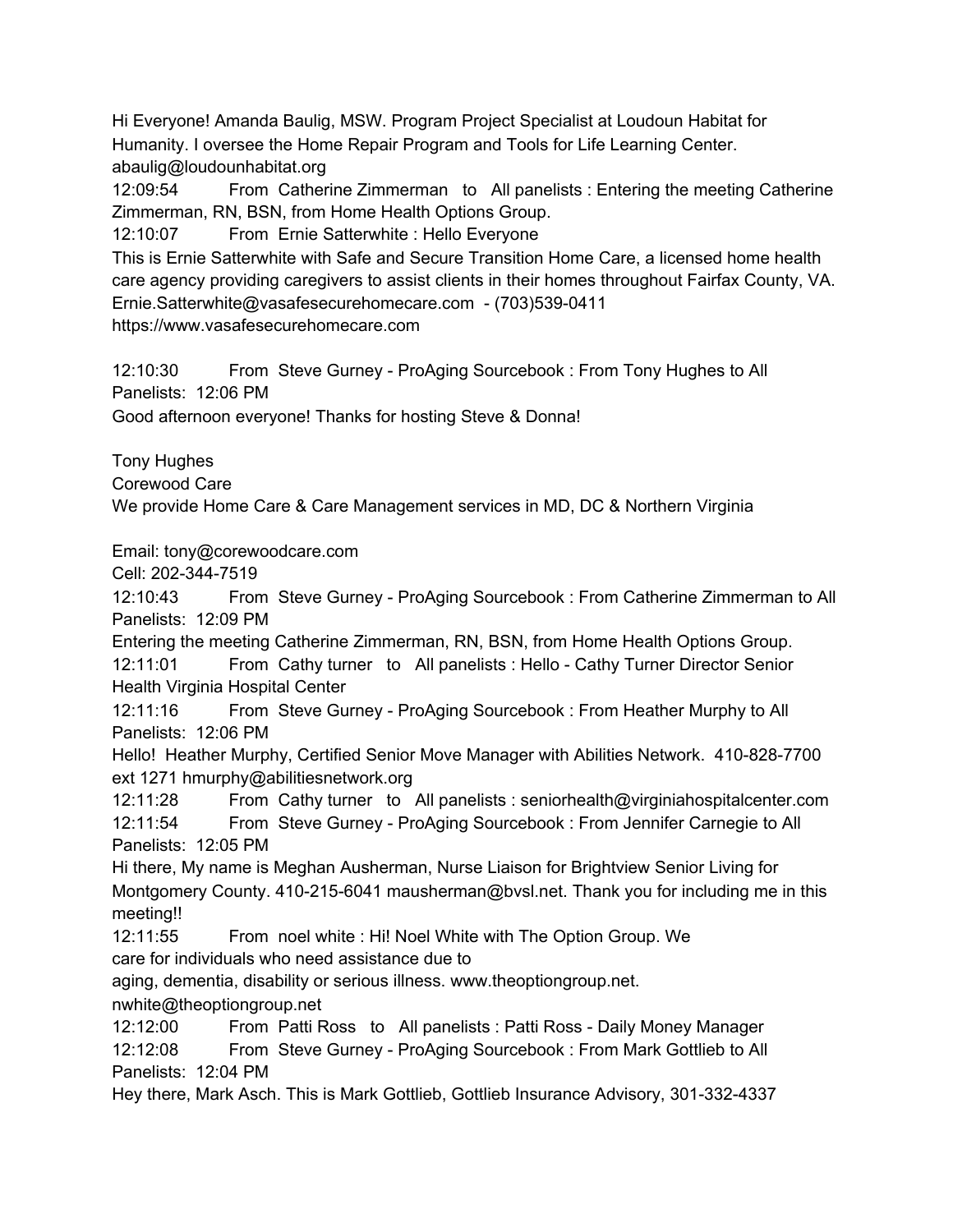12:12:29 From Spencer Garrett : Good Afternoon Everyone, this is Spencer Garrett, Managing Partner for Wellness Technology at CMAG Health Solutions. 410-517-2624, option 5; Spencer@cmaghealth.com. At CMAG Health Solutions, our Remote Caregiver Systems use smart home tech, smart sensors and video devices to create a safer home environment to better facilitate aging in place. Our goals are to help Seniors live in their homes better and longer, and to assist families in caring for their loved ones who live alone. We do this with custom-tailored systems that give Seniors more awareness of and control over their home while also providing caregivers with a window into what's happening in the home. In addition to Wellness Technology, we also offer Mobile Phlebotomy and In-Home Healthcare services as well as a number of certified training programs for health care professionals.

12:12:45 From Isabelle Melese-d'Hospital : Greetings All! So excited to be here with other care managers and folks like myself (a Senior Concierge/Personal Assistant) who care about seniors. www.tournesolservices.com. Isabelle Melese-d'Hospital

12:12:49 From Steve Gurney - ProAging Sourcebook : From Adele Logan-Galen to All Panelists: 12:04 PM

Hi everyone! My name is Adele Logan-Galen and I am the founder of Smooth Move Managers, a woman owned, local senior move management company. Website:

www.smoothmovemanagers.com and phone number: 571-230-5702. I help seniors declutter and move. If they want to age in place, I can assist as well.

12:12:57 From Ileana Lopez to All panelists : Hi, Ileana Lopez from Homecrest House marketing@homecresthouse.org

301-244-3579

12:12:58 From Liz Wing : Greetings! Liz Wing from Chefs for Seniors here! With Chefs for Seniors, clients enjoy customized, chef-prepared meals right in the comfort and safety of their home, without having to go to crowded grocery stores and restaurants. (We also currently do delivery!) Clients select meals from a regional menu which can be customized to their dietary preferences and needs. Learn more here:

https://chefsforseniors.com/dc-arlington-fairfax

12:13:16 From Meryl Schaffer : Good afternoon. Meryl Schaffer TLC Daily Money Mentor, LLC. 301-260-7428 (Land line) Meryl@TLCDailyMoneyMentor.com www.tlcdailymoneymentor.com Taking care of the day to day financial affairs of those who are no longer able to do so. The family members love me because I am the intermediary between them & the other professionals in the individual's life. Meryl keeps the client out of peril & Schaffer keeps their records safer.

12:13:35 From Steve Gurney - ProAging Sourcebook : From Ileana Lopez to All Panelists: 12:12 PM

Hi, Ileana Lopez from Homecrest House marketing@homecresthouse.org 301-244-3579

12:13:52 From Steve Gurney - ProAging Sourcebook : From Melanie Dands to All Panelists: 12:03 PM

Good afternoon everyone. Melanie Dands Somerford Place Columbia. 443-336-6879 12:14:26 From Jennifer Carnegie to All panelists : Thank you for having me. I am Jennifer Carnegie with Tribute Home Care. We provide companion and personal care in Maryland.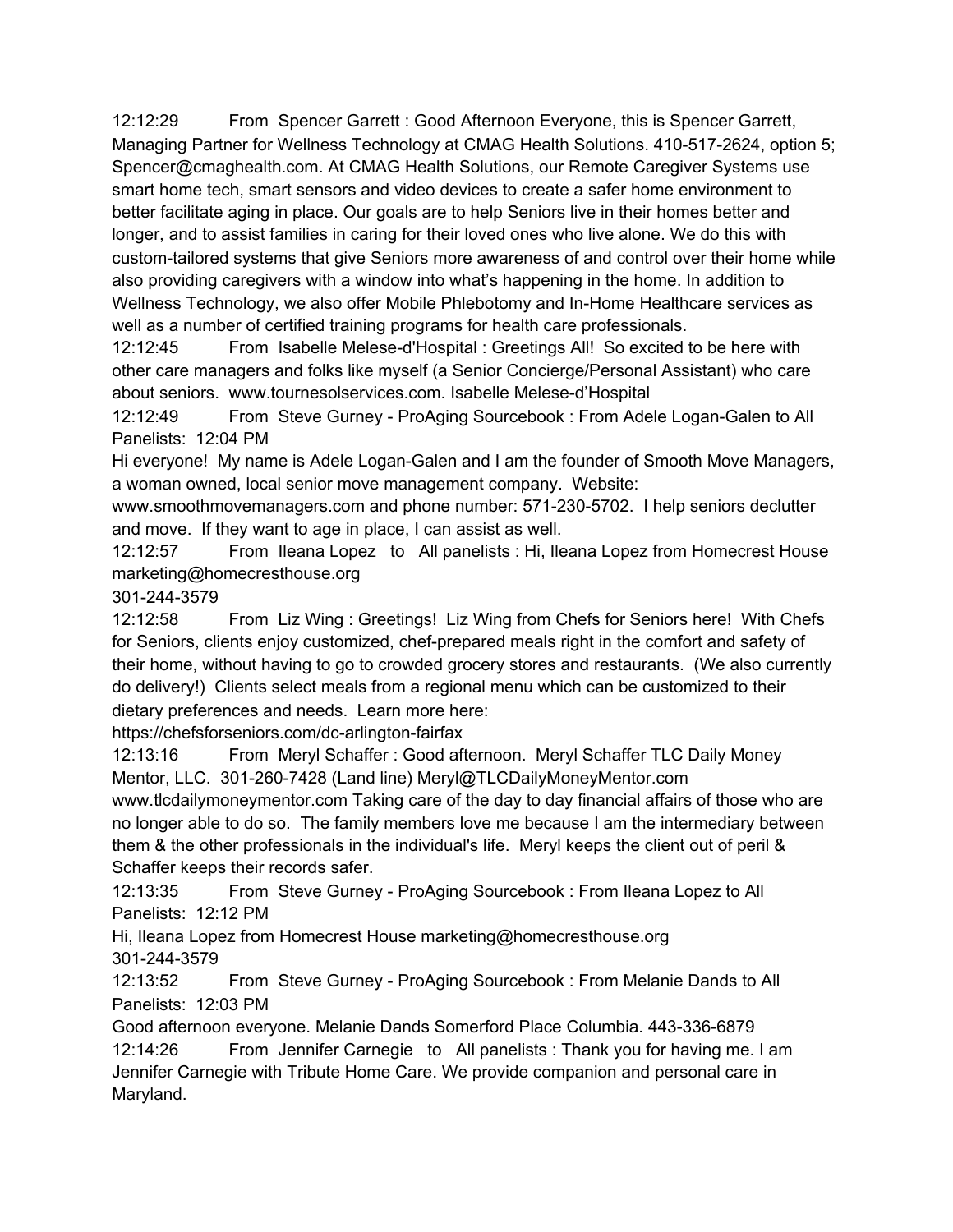12:14:38 From Jennifer Carnegie to All panelists :

Jennifer.carnegie@tributehomecare.com

12:14:44 From Jennifer Carnegie to All panelists : 443-277-1189

12:15:17 From Steve Gurney - ProAging Sourcebook : From Jennifer Carnegie to All Panelists: 12:14 PM

Thank you for having me. I am Jennifer Carnegie with Tribute Home Care. We provide companion and personal care in Maryland.

Jennifer.carnegie@tributehomecare.com

443-277-1189

12:15:52 From Jennifer Late : Hello! Jennifer Late with Lifecare Affordability Plan, jlate@seia.com. We help clients bridge the gap between the plan of care recommended by healthcare providers and the family's ability to pay for it. https://lifecareaffordability.com/

12:15:52 From Steve Gurney - ProAging Sourcebook : From Patti Ross to All Panelists: 12:12 PM

Patti Ross - Daily Money Manager

12:16:08 From Mary Beth May to All panelists : Hi Everyone,

Mary Beth May

Seeking customer facing position in senior living/aging for mission-driven organization or nonprofit

mbcmay@gmail.com

240-599-6480

https://www.linkedin.com/in/marybethmay

12:16:11 From Steve Gurney - ProAging Sourcebook : From Melissa Wu to All Panelists: 12:04 PM

Good afternoon! Melissa Wu, Esq., elder law and estate planning attorney. info@melissawulaw.com; 240-505-8649.

12:16:29 From Steve Gurney - ProAging Sourcebook : From Kelly Lambert to All Panelists: 12:04 PM

Kelly Lambert, Care Coordinator for Griswold Home Care NoVA West.

12:16:46 From Joe Sperling : CALL OR EMAIL ME FOR HELP LEARNING ABOUT AND SEEKING LONG-TERM CARE COVERAGE. AS YOU ALREADY KNOW, STUFF HAPPENS. PLAN AND PROTECT TO AVOID PANIC. CALL ME: JOE SPERLING 301-980-8869. Email: joe@joesperlinginsurance.com.

12:16:55 From Susan Blum to All panelists : Correction to our website for Debra Levy Eldercare Associates: www.care-manager.com

12:17:01 From Steve Gurney - ProAging Sourcebook : From Katie Biskey to All Panelists: 12:05 PM

Hello! My name is Katie Biskey, Area Sales Director with FOX Rehab, outpatient therapy provided in the home for older adults all over MD, VA, and NW DC. 301-802-7047, katie.biskey@foxrehab.org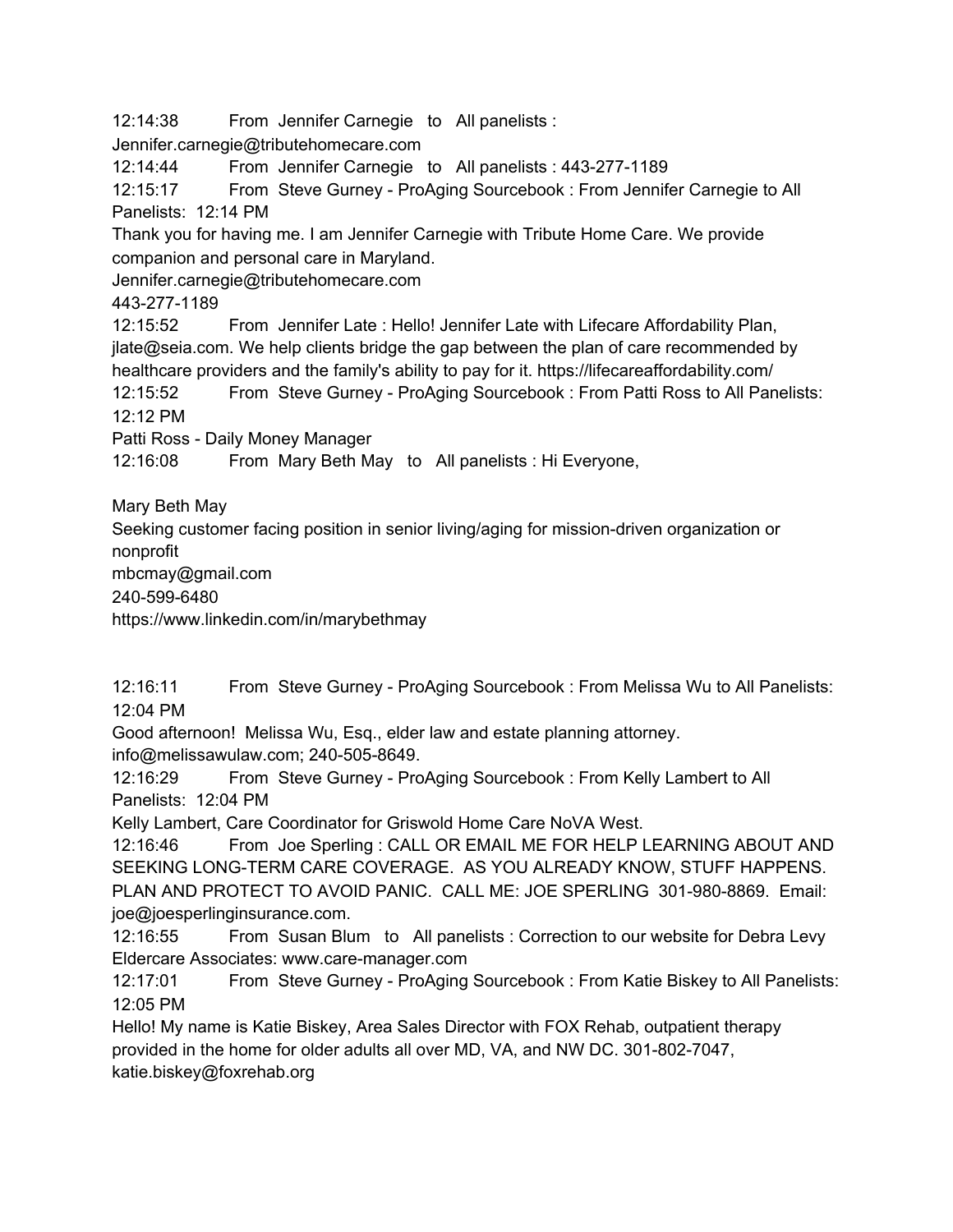12:17:13 From Steve Gurney - ProAging Sourcebook : From Andrea Mellado to All Panelists: 12:05 PM

Hi, Everyone! Andrea Mellado, Director of Business Development with Harmony at Spring Hill. amellado@harmonyatspringhill.com. We also have Harmony at Falls Run and Harmony at Chantilly here in the Northern VA area. Glad to virtually meet you all!

12:17:24 From Kathleen Morris to All panelists : Hi All, Kathleen Morris, RN, care manager with Lifematters, Inc. We provide care management and caregiving services for seniors in MD, DC, and VA. kmorris@lifemattersusa.com

12:17:27 From Steve Gurney - ProAging Sourcebook : From Nancy Rome to All Panelists: 12:04 PM

HI all - I'm the founder of WholeCare - a management tool and communications hub for caregivers and families - to keep everyone on the same page in real time. Our platform is ready for testing - if you want to get on our list - please e-mail me — nrome@wholecarehub.com our website is wholecarehub.com Thank you Steve!

12:17:38 From Steve Gurney - ProAging Sourcebook : From Twanda Young to All Panelists: 12:05 PM

Twanda Young care coordinator with Privia Health twanda.young@priviahealth.com 12:17:41 From DONNA GAYLES : This is such an excellent forum, thank you Steve & Donna!! Hello All, I'm Donna Gayles, Patient Advocate with Capital Caring Health. We're one of the most experienced hospice providers in the nation, serving the DC, Maryland and Virginia. We also provide Primary Care At Home in many of our neighborhoods I'm in DC and happy to assist you with getting your clients connected to the right care, at the right time. Let's chat! 703-213-7964 and dgayles@capitalcaring.org

12:19:32 From Kathleen Morris : Hi All, Kathleen Morris, RN, care manager with Lifematters, Inc. We provide care management and caregiving services for seniors in MD, DC, and VA. kmorris@lifemattersusa.com

12:20:56 From noel white : Ellen Platt's email: eplatt@theoptiongroup.net

12:21:51 From Jessica Stought to All panelists : Hello! Jessica Stought, Personal Care Sales Manager, Green Ridge Village. jstought@psl.org 717-776-8232

12:22:27 From Amy Young : Good afternoon! I'm Amy Young from HomeSafe for Seniors. I am an occupational therapist in the Baltimore area who provides aging-in-place home assessments for adaptive equipment and home modification needs.

amy@homesafeforseniors.com, www.homesafeforseniors.com

12:22:30 From Steve Gurney - ProAging Sourcebook : From Jessica Stought to All Panelists: 12:21 PM

Hello! Jessica Stought, Personal Care Sales Manager, Green Ridge Village. jstought@psl.org 717-776-8232

12:23:27 From Steve Gurney - ProAging Sourcebook : From Susan Blum to All Panelists: 12:16 PM

Correction to our website for Debra Levy Eldercare Associates: www.care-manager.com 12:23:34 From vera kurlantzick : Hi All,

12:23:53 From Steve Gurney - ProAging Sourcebook : From Mary Beth May to All Panelists: 12:16 PM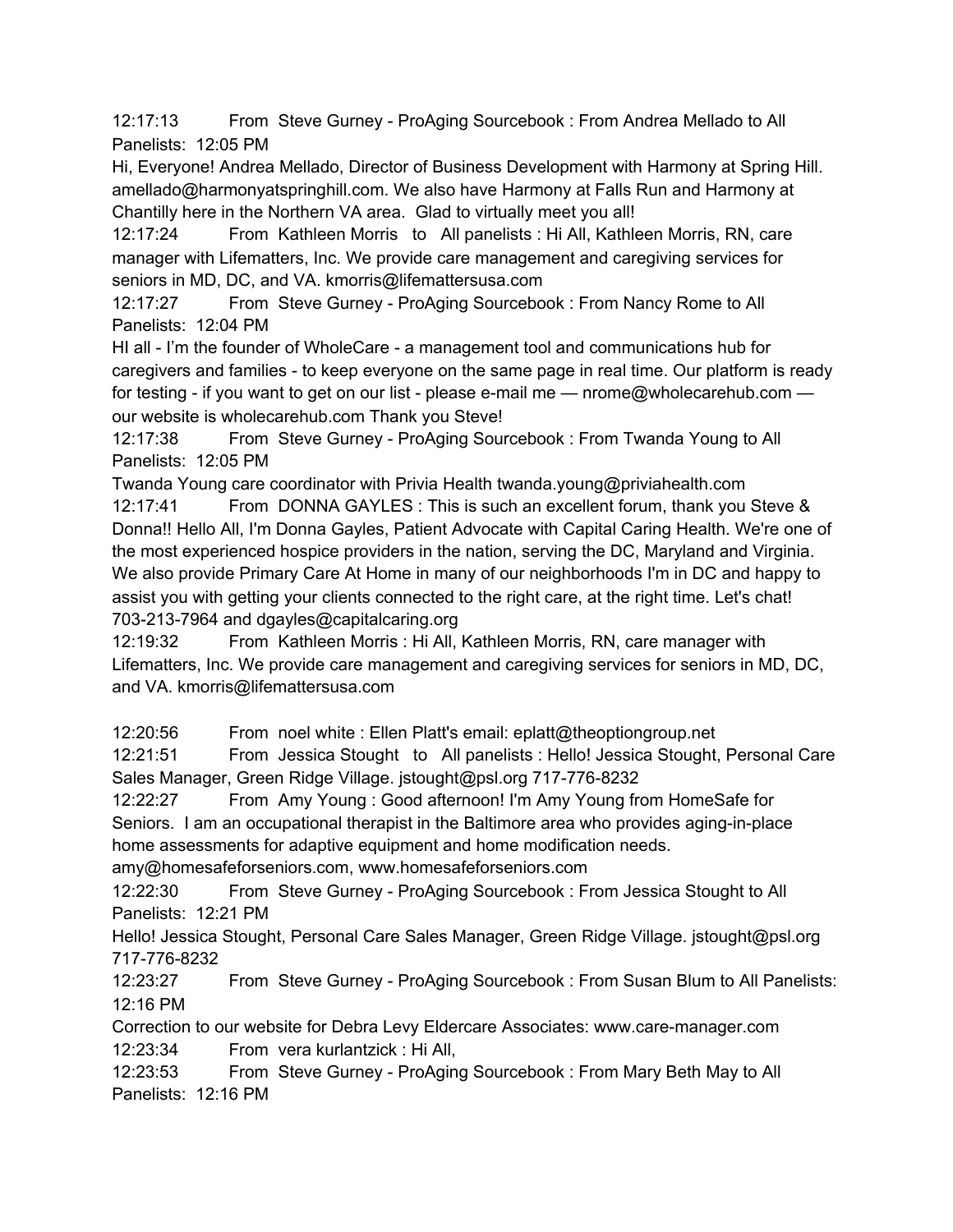Hi Everyone,

Mary Beth May

Seeking customer facing position in senior living/aging for mission-driven organization or nonprofit

mbcmay@gmail.com

240-599-6480

https://www.linkedin.com/in/marybethmay

12:23:54 From Jennifer Brown : Hi, Jennifer Brown - Seabury Care Management - Seabury Resources for Aging - jmbrown@seaburyresources.org - 202-364-0020 Let's connect! 12:24:31 From Cathy turner : Hello all - Cathy Turner Director Senior Health Virginia Hospital Center. seniorhealth@virginiahospitalcenter.com

12:24:41 From Steve Gurney - ProAging Sourcebook : From Ruthie Fishman to All Panelists: 12:04 PM

Hi All,Ruthie Fishman, Cedar Creek Memory Care Homes (Rockville/Silver Spring/Bethesda) providing small homes for residents with dementia. Immediate openings.

ruthie.cedarcreek@gmail.com 301-529-2517

From Karen Holstein to All Panelists: 12:04 PM

Karen Holstein, Brightstar Care. 410-910-9425

12:25:27 From Steve Gurney - ProAging Sourcebook : From Andrew Fernebok to All Panelists: 12:05 PM

Hello All. I'm Andy Fernebok of Senior Entertainment, LLC. I provide live gameshow entertainment to Seniors. My website is www.seniorentertainmentllc.com. My email is senior.entertain@yahoo.com. Thank you.

12:25:47 From vera kurlantzick : Vera Kurlantzick, MS, CDMM here, of Mindful Money Management LLC, vera@mindfulforyou.com We are training professionals assisting with all types of important paperwork

12:26:38 From Steve Gurney - ProAging Sourcebook : Heather Suri, BSN, RN, CMC Pathways in Aging

heather@pathwaysinaging.com 703-215-3305

Ellen Platt, MED,CRC,CCM The Option Group eplatt@theoptionsgroup.net 410-667-0266

Christine Bitzer, MSW, LICSW, C-ASWCM Seabury Resources for Aging cbitzer@seaburyresources.org 202-364-0020 12:26:38 From John Kipps : Hi All. John Kipps. ComForCare Home Care - Northern Fairfax, jkipps@comforcare.com, 703.870.3711 12:26:48 From Steve Gurney - ProAging Sourcebook : https://www.aginglifecare.org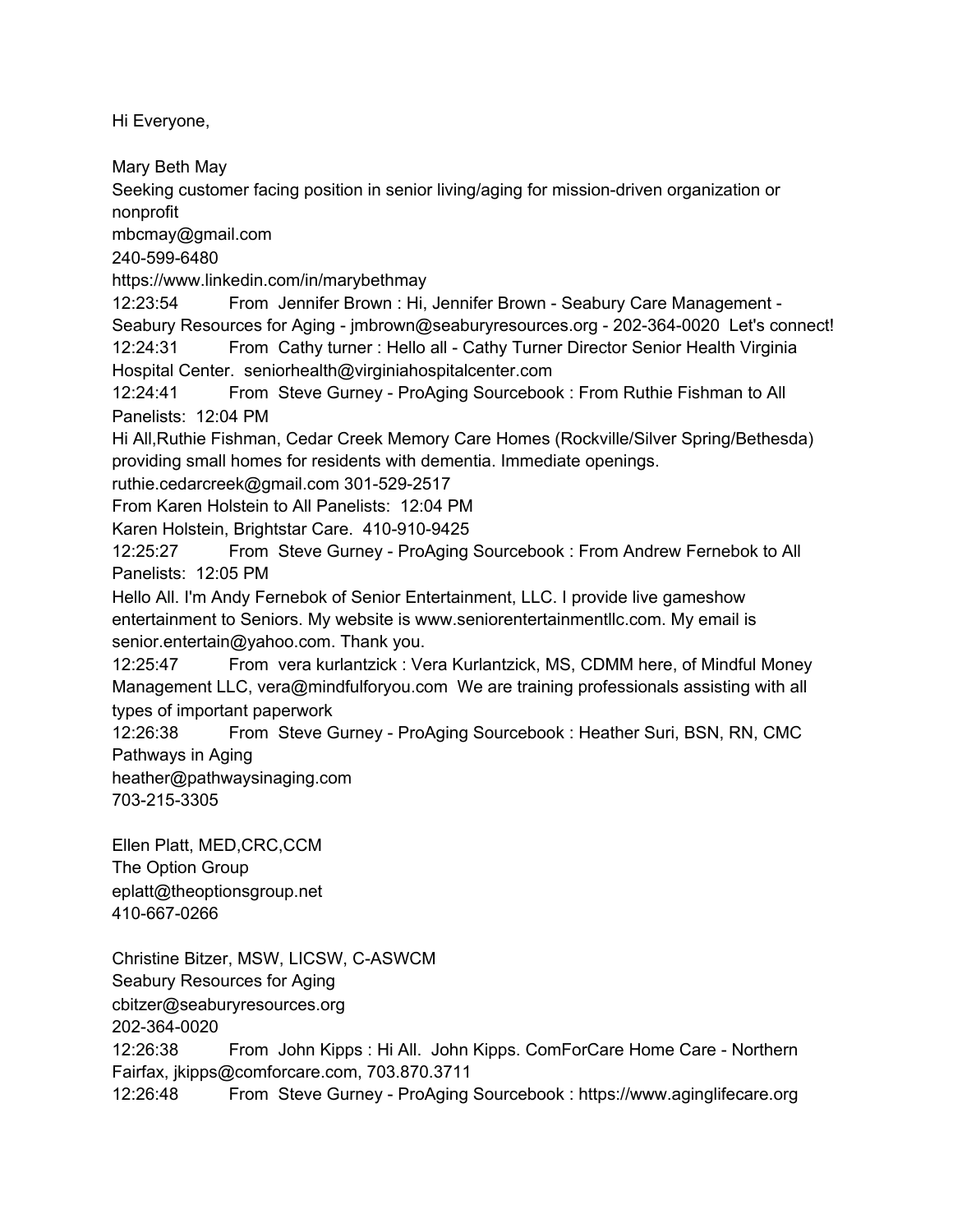https://www.midatlanticalca.org

https://www.facebook.com/midatlanticgcm

info@aginglifecare.org

12:26:59 From Sarah Appiah to All panelists : hello everyone, Sarah from Sarah's Peace and love Home healthcare, sipeaceandlove@hotmail.com, www.peaceandlovehhc.com, 2407164250

12:27:20 From Sarah Appiah : hello everyone, Sarah from Sarah's Peace and love Home healthcare, sipeaceandlove@hotmail.com, www.peaceandlovehhc.com, 2407164250

12:27:33 From Steve Gurney - ProAging Sourcebook : feel free to ask questions or make comments by typing in Q&A or raising your virtual hand

12:28:25 From Allyson Stanton to All panelists : Allyson Stanton with Stanton Aging Solutions. Fellow Life Care Manager supporting these ladies. :)

12:28:46 From Karen Vassar : Hello Everyone This is Karen Vassar with Griswold Home Care NoVA West. We provide non-medical caregiving services to clients – wherever they call home - across Prince William and Western Fairfax County. Recipient of Home Care Pulse Provider of Choice award for 5 years and counting! Karen.vassar@griswoldhomecare.com (703) 570-6812 www.griswoldhomecare.com/novawest

12:30:22 From Steve Gurney - ProAging Sourcebook : From Allyson Stanton to All Panelists: 12:28 PM

Allyson Stanton with Stanton Aging Solutions. Fellow Life Care Manager supporting these ladies. :)

12:34:54 From Meg DeSchriver to All panelists : Hello, My name is Meg DeSchriver from Grace House Assisted Living, located on Norbeck Road right next to Leisure World. Grace House has a studio and 1BR apartment available.

12:35:34 From Steve Gurney - ProAging Sourcebook : From Meg DeSchriver to All Panelists: 12:34 PM

Hello, My name is Meg DeSchriver from Grace House Assisted Living, located on Norbeck Road right next to Leisure World. Grace House has a studio and 1BR apartment available.

12:36:58 From BL STOHLMAN : Hi all .Barbara Stohlman Overwhelmed How Can I Help, LLC. Certified Senior Move Managers, .COVID Compliant. Home Specialist. Care Management is so important

12:37:30 From Melanie Dands to All panelists : Just a little bit about us at Somerford Place Columbia. We are built from the ground up scientifically to ensure our residents with Dementia and Alzheimer's live in contentment and that they live with great dignity and independence. Please feel free to call me: 410-313-9744.... Melanie Dands Community Relations Director. mdands@5ssl.com

12:37:38 From Meg DeSchriver to All panelists : Hello, My name is Meg DeSchriver from Grace House Assisted Living, located on Norbeck Road right next to Leisure World. Grace House has a studio and 1BR apartment available.

Contact Information: Mdeschriver@victoryhousing.org 301 924-4424

12:38:36 From Steve Gurney - ProAging Sourcebook : From Meg DeSchriver to All Panelists: 12:37 PM

Hello, My name is Meg DeSchriver from Grace House Assisted Living, located on Norbeck Road right next to Leisure World. Grace House has a studio and 1BR apartment available.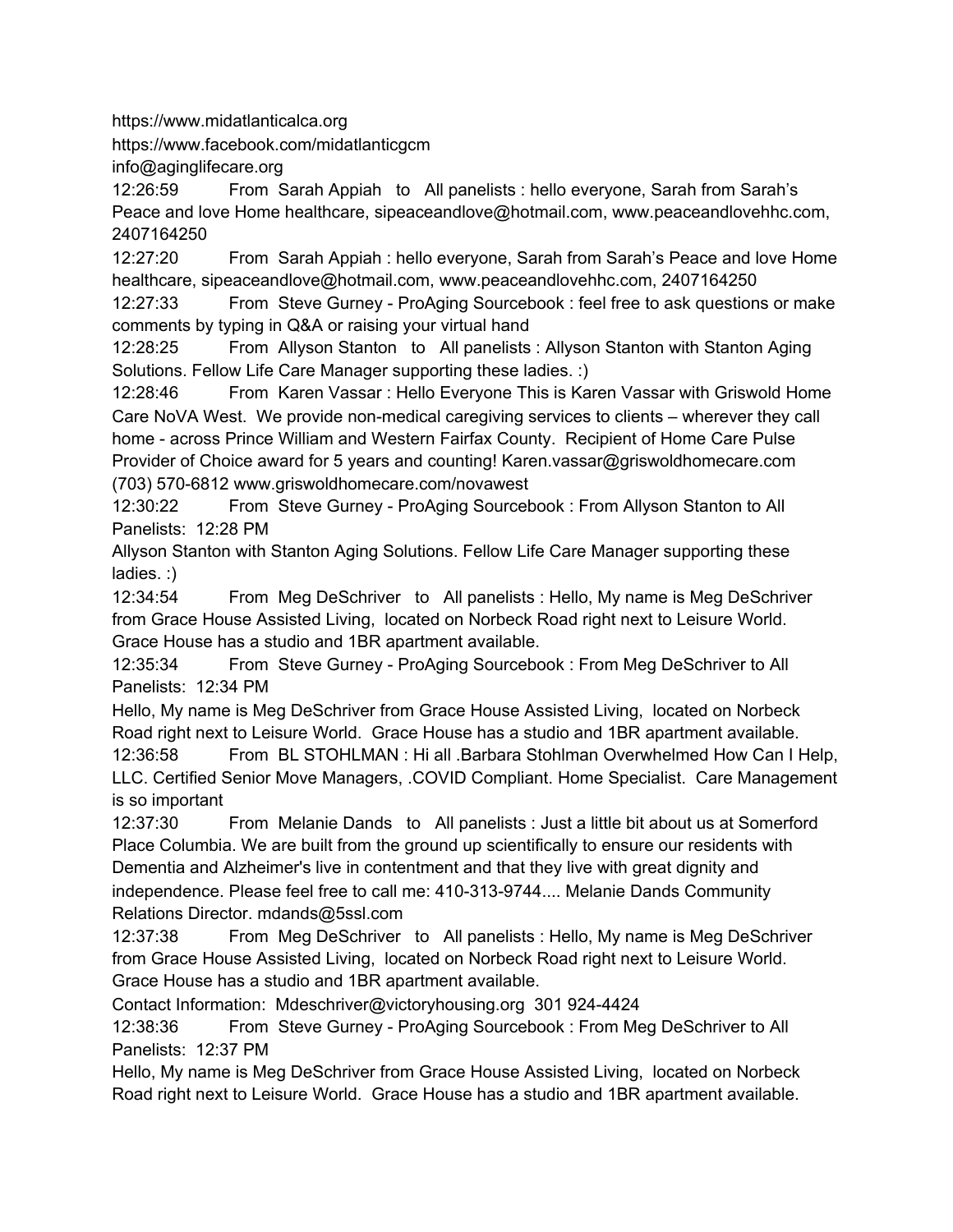Contact Information: Mdeschriver@victoryhousing.org 301 924-4424

12:39:03 From BL STOHLMAN : Overwhelmed How Can I Help. View our video at vimeo.com/510274538

12:40:18 From Catherine Zimmerman to All panelists : i appreciate the eight areas of focus that are open for discussion. the crisis intervention seems to be when most cases are opened. i am wondering if there are new ways to reach families at risk prior to an overwhelming situation.

12:41:44 From Catherine Zimmerman to All panelists : i am speaking mainly from the start of this pandemic

12:44:09 From Ada Horsfall Lifematters to All panelists : Ada Horsfall (MBA, MHA, MD), Director of Care Management at Lifematters. 301-615-0616 ahorsfall@lifemattersusa.com Lifematters is a home care providing care management, homecare and social engagement concierge services in DC, MD & VA for seniors and adult children. Looking to hire a self-motivated care manager.

12:45:34 From Mark Asch : Thanks for the shout outs Steve!

12:46:17 From steve : Most people don't know how their estate planning documents work. They are just happy to get them done (like hitting send on Turbotax) and the attorneys often don't want to spend the time to go over them - especially if they are billing a fixed fee. I attend the estate planning meetings with my clients. Getting your estate planning documents signed is the initial step of estate planning.

12:47:28 From Maureen Washburn : Hi All! Thank you for your webinar today. Maureen Washburn, Legacy Ridge, A Memory Care Community (571) 421-6966. We have a wonderful DON. We have two neighborhoods of 32 units each. We are a secure memory care that follows the Montessori Approach to care.

12:48:08 From Steve Gurney - ProAging Sourcebook : Susan Blum 12:47 PM I am the director of care management with Debra Levy Eldercare Associates. I am so proud of my articulate care manager colleagues. This past year has been really challenging in so many ways. Our ALCA Unit of care managers in the DC, Md and VA area, has been meeting monthly to discuss our experiences during this challenging period. There is a wealth of knowledge that we have as care managers, and it has been wonderful to have a group to share our experiences and resources. This is part of what makes ALCA and care managers so valuable to our clients. So not a question, but a shout out to our amazing profession.

12:54:27 From Jane Hughes for Silverado Alexandria : Thank you so much for this great presentation!

12:54:42 From Gelareh Bassiry to All panelists : This was great as always, Steve, thank you!

12:54:51 From Jane Hughes for Silverado Alexandria : Jane Hughes, Silverado Alexandria Memory Care Community.

12:55:08 From Melanie Dands to All panelists : Sorry got pulled away for a few minutes back again. Melanie

12:56:30 From Laura Vucci to All panelists : Hi all! Laura Vucci with Georgetown Home Care. Providing private duty to DC, MD, & VA 202-834-1024

12:57:07 From Isabelle Melese-d'Hospital : This is so helpful, thank you all! Isabelle Melese-d'Hospital, PH.D. Owner, Tournesol Services, LLC. www.tournesolservices.com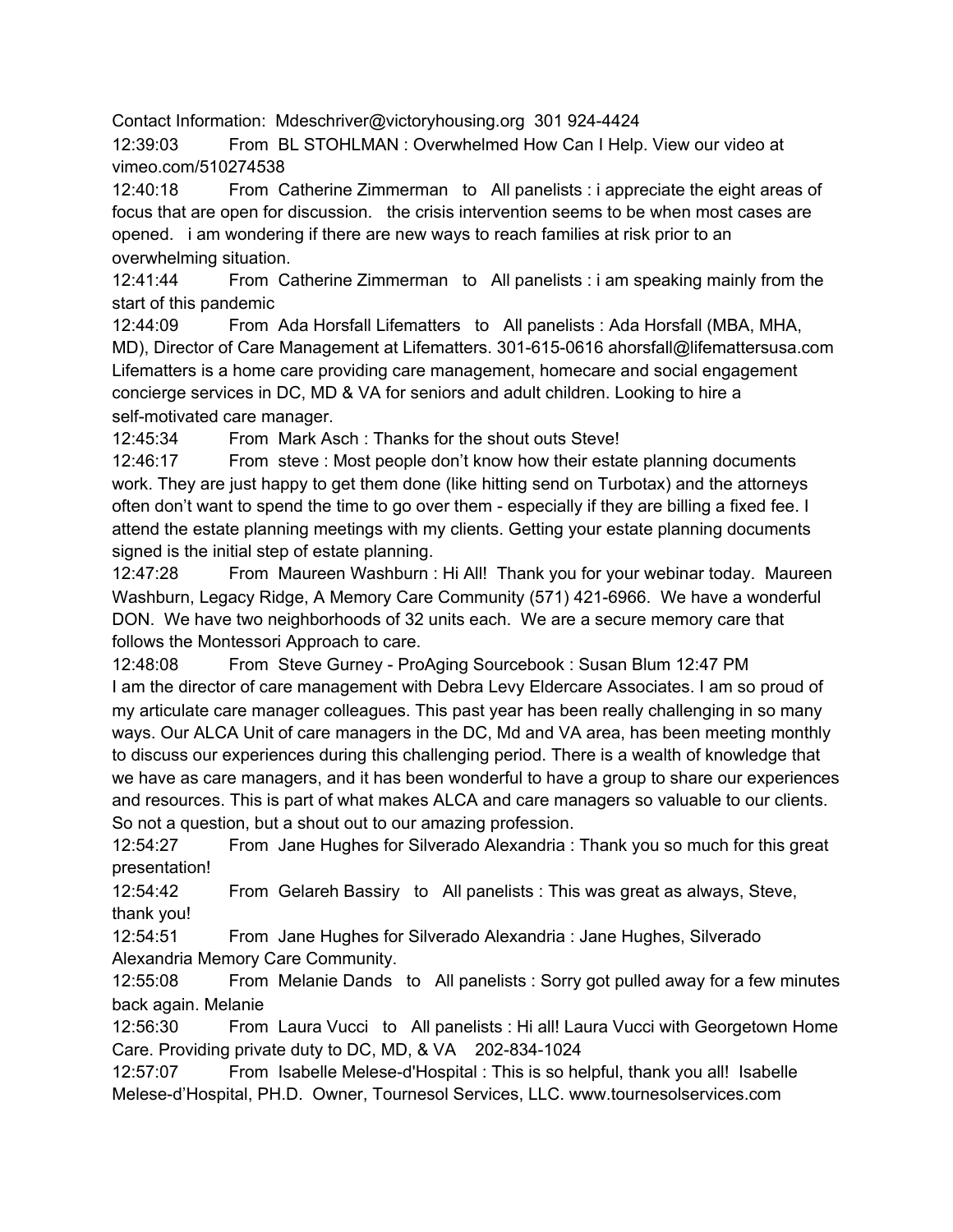13:00:04 From steve : A holistic financial planner will work with insurance agents that specialize in long term care and are not slicky salespeople. www.archfinancialadvisors.com

13:00:20 From Steve Gurney - ProAging Sourcebook : Andrew Fernebok 12:51 PM This is a comment. Ladies, hearing your compassion, and your calmness in your voices is very comforting.

13:00:44 From Karen Holstein to All panelists : Thank you for your time. Karen Holstein, Brightstar Care of Howard County. Now serving Covid positive clients. 410-910-9425, karen.holstein@brightstarcare.com

13:00:51 From Kayla Peters : I have to hop off. Thank you Steve and Donna for this wonderful discussion and panel! The Kensington Falls Church is an Assisted Living and Memory Care Community. We are accepting new residents as well as putting on a multitude of Caregiver Events (virtually), throughout the month. We'd love to see you there and for you to get to know The Kensington Falls Church! https://thekensingtonfallschurch.com/events/ Kayla Peters, Kpeters@kensingtonsl.com

13:01:02 From Steve Gurney - ProAging Sourcebook : From Karen Holstein to All Panelists: 01:00 PM

Thank you for your time. Karen Holstein, Brightstar Care of Howard County. Now serving Covid positive clients. 410-910-9425, karen.holstein@brightstarcare.com

13:01:11 From BL STOHLMAN : Heather Great idea "Respite care". Makes them feel they are making the decision what happens to them and from a Senior Move Manager SMM point of view it also helps minimize the stress associated with the move. (Advanced Planning)We move what they need first into their less than 1000 square foot apartment/home. We then can take care of the home clean out. If they are in need of additional items we can accommodate.

Barbara Stohlman OverwhelmedHowCanIHelp.com vimeo.com/510274538

13:01:16 From Donna Fuller : Please join Ingleside next week as we host Christine Bitzer of Seabury Resources for the Aging on February 17th at noon "Normal Aging vs. Dementia. Email me for more information at dfuller@inglesideonline.org or 202-553-1668!

13:01:40 From Laura Vucci to All panelists : Georgetown Home Care is available 24/7 to talk with families about support them. Feel free to text me any time day: 202-834-1024

13:02:21 From Steve Gurney - ProAging Sourcebook : From Laura Vucci to All Panelists: 01:01 PM

Georgetown Home Care is available 24/7 to talk with families about support them. Feel free to text me any time day: 202-834-1024

13:03:21 From Melanie Dands to All panelists : Thanks for all this amazing information. It answered a lot of my questions!! You all are great!! Thanks for your time. I have a 1pm appointment gotta go!!! Melanie Dands

13:03:31 From Steve Gurney - ProAging Sourcebook : From Melanie Dands to All Panelists: 01:03 PM

Thanks for all this amazing information. It answered a lot of my questions!! You all are great!! Thanks for your time. I have a 1pm appointment gotta go!!! Melanie Dands

13:04:24 From Christine Dolan : Thank you all for a wonderful, informative panel of information. Nice to virtually meet you all.

13:04:41 From Mary Ellen Knecht : Thank you for great presentation!